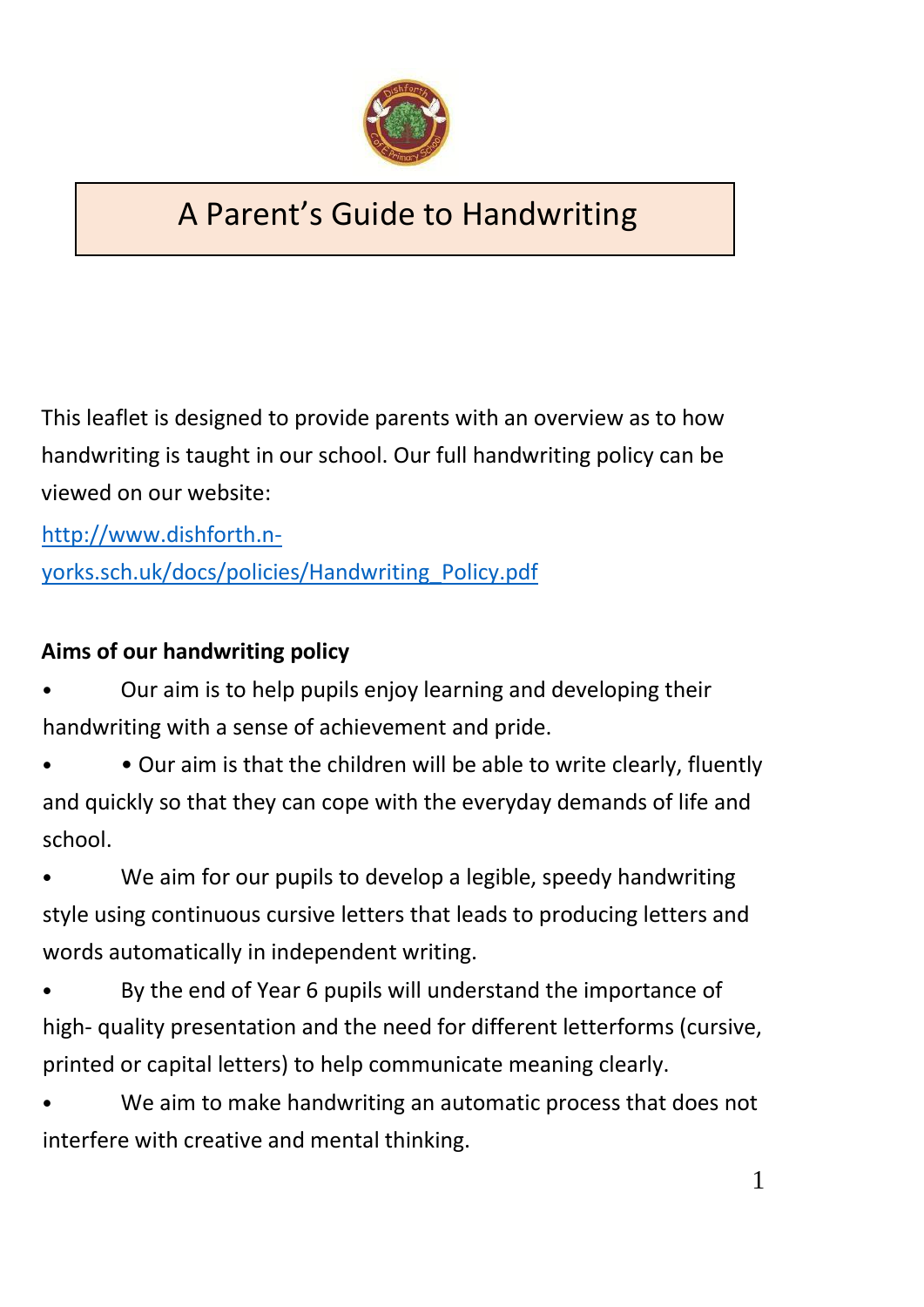# **Early writing**

All children in Reception are introduced to handwriting in print, ensuring correct letter formation. We use the Read Write Inc rhymes to support correct letter formation.

Children in Year 1 are introduced to pre-cursive handwriting (this type of handwriting uses leading lines at the start of the letter and a flick at the end, but does not yet join up).

By the end of Year 2 it is expected that some children will have achieved a continuous cursive (joined up) handwriting style.

#### **Cursive Handwriting**

Our handwriting style is what is known as the 'continuous cursive' style. In other words, it is joined up writing where each letter is formed without taking the pencil off the paper –consequently, each word is formed in one, flowing movement. Children in KS2 will begin to use a handwriting pen when their handwriting is legible and correctly joined.

#### **Key Advantages of Continuous Cursive Handwriting**

- By making each letter in one movement, children's hands develop a 'physical memory' of it, making it easier to produce the correct shape.
- Because letters and words flow from left to right, children are less likely to reverse letters which are typically difficult (b/d or p/q)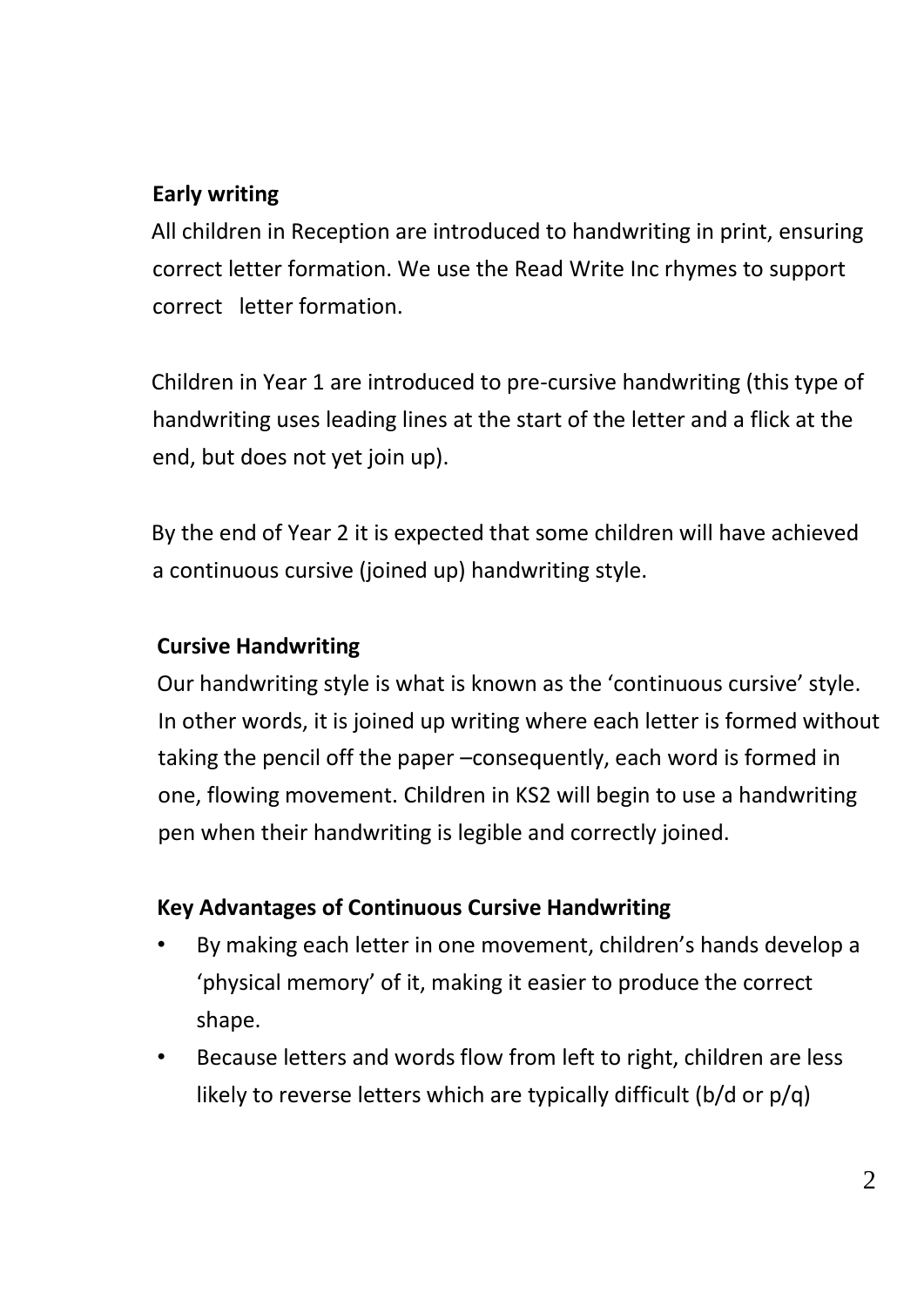- There is a clearer distinction between capital letters and lower-case letters.
- The continuous flow of writing ultimately improves speed and spelling.

Cursive handwriting is recommended by the British Dyslexia Association

## **Key Features of our Handwriting Style**

- The majority of letters start on the line with an 'leading line'.
- The majority of letters end on the line with a 'flick'.
- The pencil does not leave the paper until the word is complete.
- t is crossed and i is dotted when the whole word is complete.

## **Letter Formation**

Formal teaching of handwriting is carried out regularly and systemically in school to ensure Key Stage targets are met.

For simplicity, the letters of the alphabet can be sorted into 4 main movement families:

The four groups are:

- Long ladder: down and off in another direction, exemplified by the letters: lijltu
- One-armed robot: down and retrace upwards, exemplified by the letters

r r b n h m k p and the numbers:  $235 \cdot$  Curly : anti clockwise round, exemplified by the letters

c c a d e g o q and the numbers: 0 6 8 9 • Zig-zag letters: v w x y z and the numbers: 1 4 7